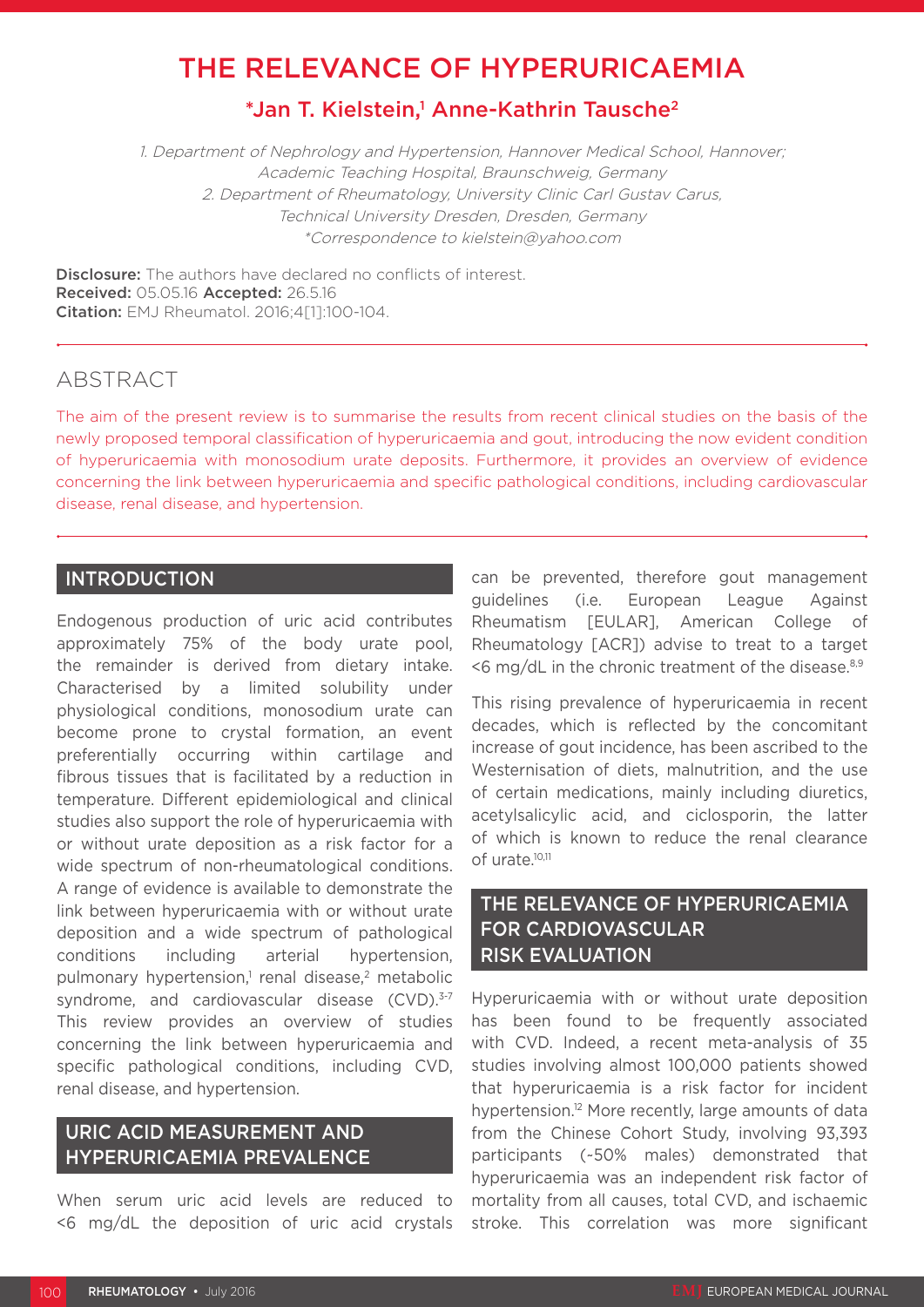in women than men. This study also found a linear relationship between serum urate (SUA), and all-cause and CVD mortality.<sup>13</sup>

In patients at high risk of CVD, elevated SUA level is an independent predictor of death. For each 1 mg/dL increase of SUA concentration, a rise in the risk of death for all causes of 39% has been reported.14 The association was stronger in patients with a positive history of coronary artery disease. After adjusting for age, sex, smoking status, alcohol intake, weight, body mass index, waist circumference, blood pressure, history of CVD, estimated glomerular filtration rate (eGFR), cholesterol fractions, and plasma glucose levels, SUA levels continued to be strongly predictive of the risk of death (hazard ratio: 1.26, 95% confidence interval: 1.15–1.38). Prolonged elevation of SUA levels has been found to be associated with peripheral vascular disease, and long-standing elevated SUA levels are predictive of worse outcomes after an acute stroke over 2 years, independently of other comorbidities.15

In humans, studies regarding hyperuricaemia and the development of hypertension have generally been consistent, continuous, and of similar magnitude, and epidemiological studies have demonstrated that hyperuricaemia carries an increased relative risk for hypertension within 5 years, independent of other risk factors.16 Further evidence supporting the pathogenetic role of hyperuricaemia was found in the reduction of both systemic and glomerular pressures occurring with the normalisation of SUA levels provided by febuxostat in rats with oxonic acid-induced hyperuricaemia. Treatment with febuxostat also reduced and alleviated afferent arteriolar thickening, mesangial matrix expansion, and the development of pre-glomerular arteriolar disease. In normal rats, febuxostat lowered SUA levels without any effect on blood pressure, renal haemodynamics, or afferent arteriole morphology.<sup>17</sup>

According to recent hypotheses about the pathogenetic steps in the development of hypertension induced by hyperuricaemia, uric acid has been hypothesised to have a role in driving intracellular oxidative stress, endothelial dysfunction, renin-angiotensin-aldosterone system activation, and reduced nitric oxide (NO) bioavailability (Figure 1).

The intracellular oxidative stress may induce mitochondrial alterations and decrease endothelial NO bioavailability, and also activate the RAS and increase endothelin levels. The net effect is to induce renal and systemic vasoconstriction and the development of hypertension.18,19 Data from some studies in humans observed that the lowering of urate levels may be beneficial for vascular function by reducing oxidative stress.<sup>20,21</sup>



## Figure 1: A model for the explanation of the pathogenetic role of hyperuricaemia in hypertension.

UA: uric acid; ROS: reactive oxygen species; NADPH: nicotinamide adenine dinucleotide phosphate; NO: nitric oxide.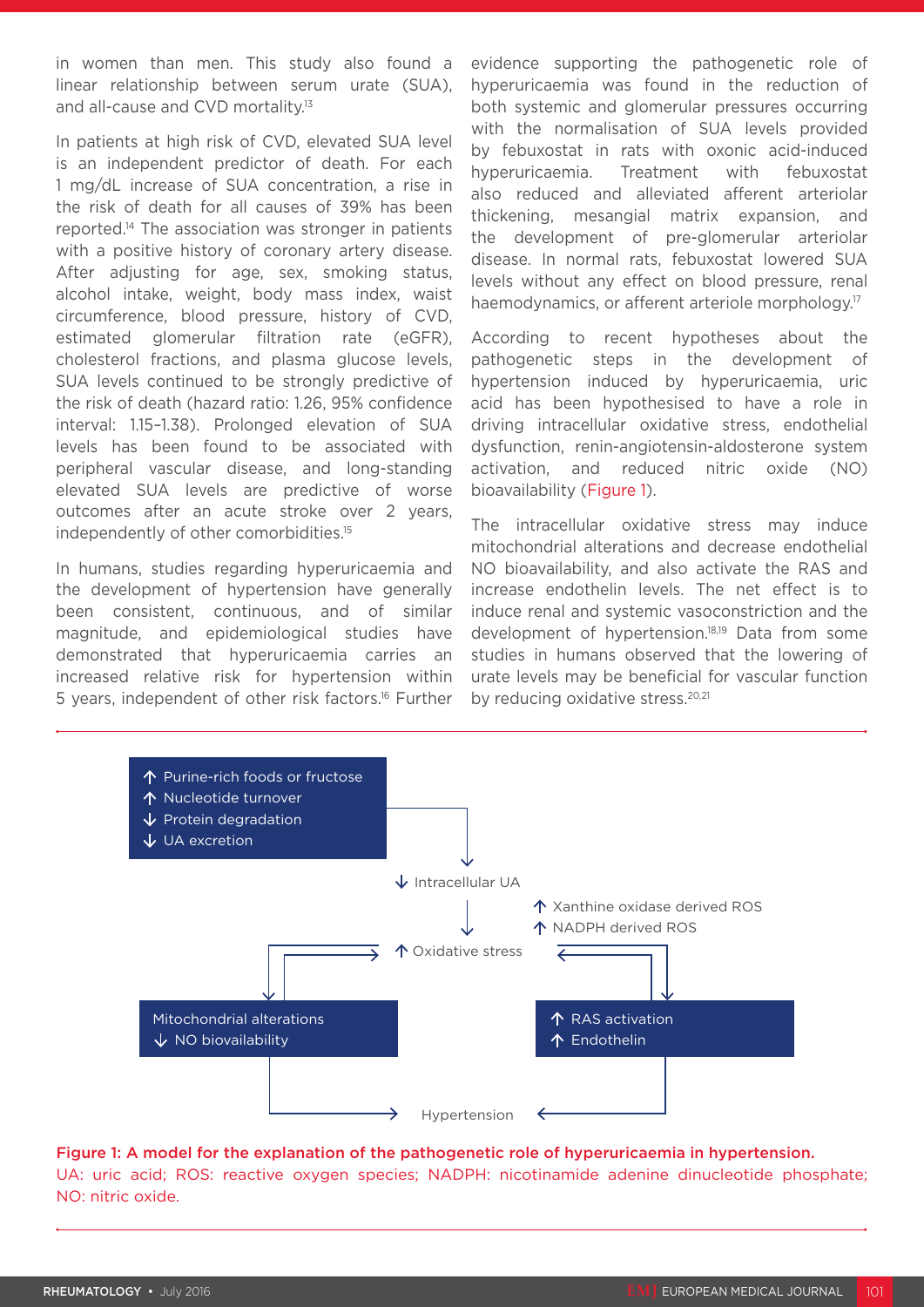Table 1: Change in estimated glomerular filtration rate from baseline by change from baseline serum uric acid.<sup>27</sup>

|                  |                             | Mean Change in SUA from baseline (mg/dL) |                             |           |                  |                           |           |              |                          |           |          |                           |           |              |                          |           |
|------------------|-----------------------------|------------------------------------------|-----------------------------|-----------|------------------|---------------------------|-----------|--------------|--------------------------|-----------|----------|---------------------------|-----------|--------------|--------------------------|-----------|
|                  |                             | $\leq 3$                                 |                             |           | $>3$ to $\leq 4$ |                           |           | >4 to ≤5     |                          |           | >5 to ≤6 |                           |           | >6           |                          |           |
|                  |                             | n                                        | Mean<br>(95% CI)            | <b>SD</b> | $\mathsf{n}$     | Mean<br>(95% CI)          | <b>SD</b> | $\mathsf{n}$ | Mean<br>(95% CI)         | <b>SD</b> | n        | Mean<br>(95% CI)          | <b>SD</b> | $\mathsf{n}$ | Mean<br>(95% CI)         | <b>SD</b> |
| (mL/min)<br>eGFR | <b>Baseline</b><br>eGFR     | 19                                       | 67.3                        | 15.31     | 17               | 71.1                      | 14.07     | 32           | 65.7                     | 9.18      | 21       | 67.9                      | 13.39     | 26           | 59.5                     | 13.10     |
|                  | Change<br>Year 1            | 19                                       | $-2.2$<br>$(-4.8 - 0.4)$    | 5.39      | 17               | $-0.4$<br>$(-5.5 - 4.8)$  | 10.02     | 32           | 0.5<br>$(-2.1 - 3.1)$    | 7.20      | 21       | $-1.4$<br>$(-6.4 - 3.6)$  | 10.96     | 26           | 2.0<br>$(-1.3 - 5.3)$    | 8.19      |
|                  | Change<br>Year <sub>2</sub> | 11                                       | $-3.6$<br>$(-8.7 - 1.4)$    | 7.54      | 11               | $-4.8$<br>$(-9.2 - -0.4)$ | 6.59      | 24           | 2.8<br>$(0.2 - 5.4)$     | 6.19      | 18       | $-3.7$<br>$(-9.1 - 1.8)$  | 10.98     | 19           | 4.3<br>$(0.5 - 8.2)$     | 8.01      |
|                  | Change<br>Year <sub>3</sub> | 8                                        | $-4.6$<br>$(-11.3 - 2.1)$   | 8.03      | 8                | $-2.8$<br>$(-6.8 - 1.3)$  | 4.80      | 22           | $-1.5$<br>$(-4.6-1.7)$   | 7.09      | 16       | $-6.7$<br>$(-14.6 - 1.3)$ | 14.90     | 17           | $-0.3$<br>$(-5.2 - 4.6)$ | 9.54      |
|                  | Change<br>Year 4            | $\overline{7}$                           | $-8.4$<br>$(-18.4 - 1.5)$   | 10.77     | 8                | $-0.5$<br>$(-6.3 - 5.3)$  | 6.97      | 21           | $-1.7$<br>$(-5.5 - 2.2)$ | 10.52     | 14       | $-2.9$<br>$(-6.5 - 0.8)$  | 6.40      | 16           | 2.3<br>$(-2.5 - 7.0)$    | 8.83      |
|                  | Change<br>Year 5            | 5                                        | $-10.8$<br>$(-19.6 - -2.0)$ | 7.05      | 8                | $-2.0$<br>$(-7.9 - 3.9)$  | 7.01      | 19           | $-1.5$<br>$(-6.6 - 3.5)$ | 10.52     | 14       | 0.6<br>$(-5.7 - 7.0)$     | 11.04     | 14           | 0.5<br>$(-4.5 - 5.5)$    | 8.59      |

eGFR: estimated glomerular filtration rate; SUA: serum uric acid; CI: confidence interval; SD: standard deviation.

### HYPERURICAEMIA AND CHRONIC KIDNEY DISEASE

More than 50% of patients with gout have some degree of renal insufficiency and nearly 100% had renal disease at autopsy.<sup>16</sup> Large studies like the National Health and Nutrition Examination Survey (NHANES)<sup>22</sup> and the German Chronic Kidney Disease (GCKD) Study2 show an increase in the incidence of hyperuricaemia in parallel with the decline in eGFR. In addition to this impressive association between impaired renal function, data from 18 prospective cohort studies in 431,000 patients revealed that hyperuricaemia predicts the occurrence of chronic kidney disease (CKD) as well as the rate of decline in renal function.<sup>23</sup> Interestingly, elevated SUA levels have also been found to be an independent predictor of the development of microalbuminuria in diabetes, a surrogate of kidney damage.<sup>24</sup>

#### How Does Hyperuricaemia Lead to Renal Damage?

Histopathologic findings in the kidneys of patients with gout are mainly characterised by advanced arteriolosclerosis, glomerulosclerosis, and interstitial fibrosis. It therefore seems that microvascular damage plays an important role in the development of renal impairment due to

hyperuricaemia, rather than the classical interstitial nephritis with urate crystal deposition.

Based on data from a large patient population with hyperuricaemia (N=16,186), $25$  it was found that subjects achieving SUA <6 mg/dL with uratelowering therapy are 37% less likely to have renal disease progression. Hence, based on the epidemiological and preclinical data, hyperuricaemia plays an important role in the development of both impaired renal function (decline in eGFR) and of renal damage, i.e. proteinuria. If this paradigm is true, lowering uric acid should have an effect on renal function as well as on renal damage, i.e. proteinuria.

### URATE-LOWERING THERAPY IN CHRONIC KIDNEY DISEASE

The Febuxostat Open-label Clinical of Urate lowering efficacy and Safety (FOCUS) study enrolled 116 hyperuricaemic gout subjects receiving daily doses of febuxostat (40, 80, or 120 mg) for up to 5 years with regular assessment of SUA levels and eGFR. In this cohort of patients a *post hoc* analysis clearly demonstrated the correlation between maintenance or improvement in eGFR and the quantitative reduction in SUA levels from baseline. For every 1 mg/dL decrease in SUA concentration, the model projected an expected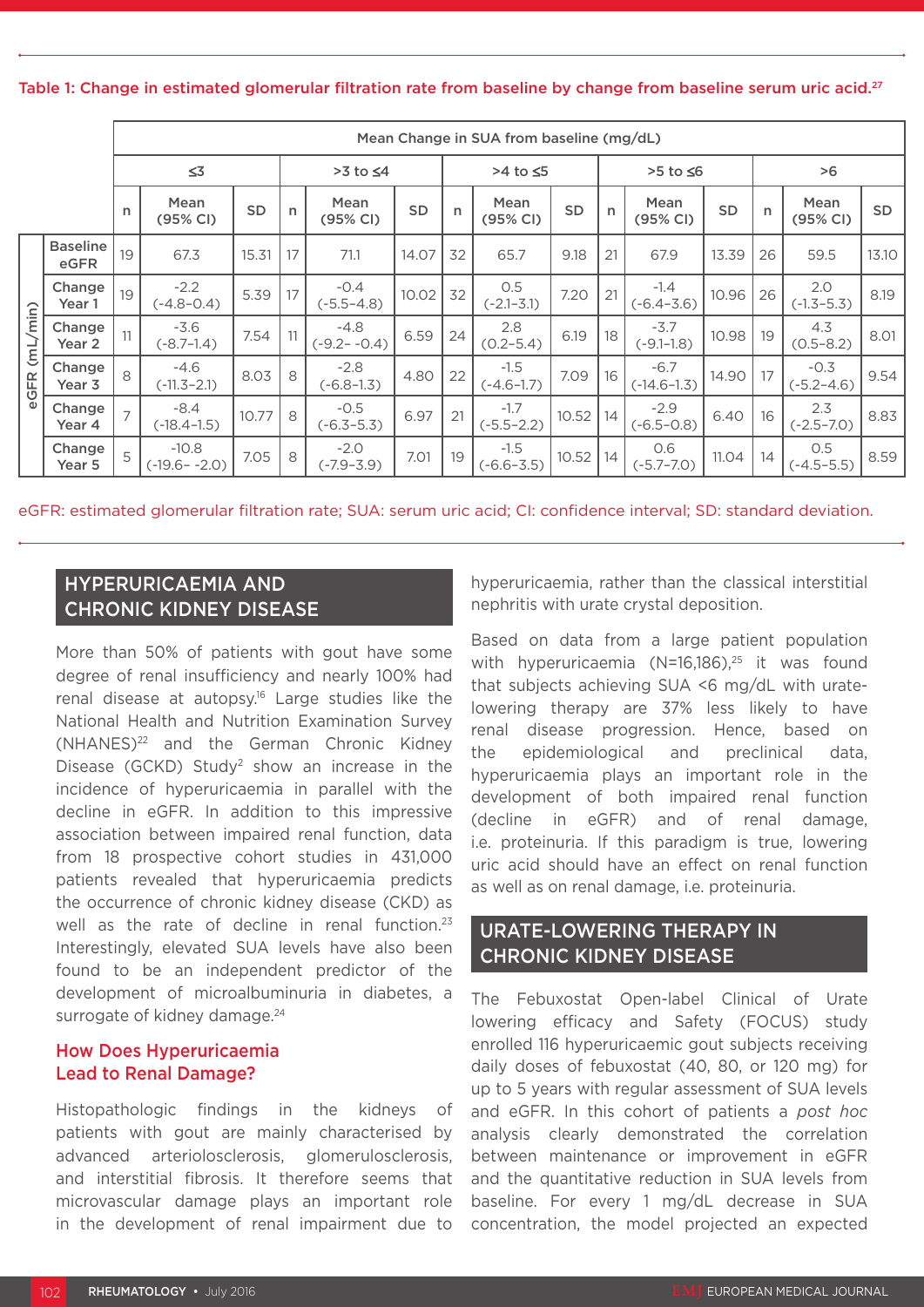improvement in eGFR of 1 mL/min from the untreated value.26 These results were further confirmed by an analysis of two Phase III studies, considering the subjects who received only febuxostat throughout the duration of the studies (n=551). Greater sustained decreases in subjects' SUA levels were associated with a smaller decline in renal function (p<0.001), as shown in Table 1. 27

A consensus document for the detection and management of CKD published by the Spanish Scientific Societies reported that in patients with symptomatic hyperuricaemia and mild-to-moderate renal failure, febuxostat administration had demonstrated greater efficacy and a similar safety to allopurinol, without the need to adjust the dose.<sup>28</sup>

#### **CONCLUSIONS**

Hyperuricaemia has been found to be associated with a wide spectrum of non-rheumatological conditions. Results of several animal and human studies have clearly demonstrated the link between hyperuricaemia with or without deposition and a wide spectrum of pathological conditions, including CVD, arterial hypertension, pulmonary hypertension, and CKD.<sup>7</sup>

The life-long risk of developing gout has been reported to arise with SUA concentration above 6 mg/dL, which represents the limit rationally proposed for a definite, evident, and universally accepted definition of hyperuricaemia. Lowering SUA levels could produce cardiovascular and renal benefits. This appears likely to be related to the overproduction of reactive oxygen species and vascular inflammation sustained from increased SUA levels (blood vessels) as well as increased renin production and reduced NO levels with interstitial fibrosis and inflammation (kidney).

#### REFERENCES

1. Voelkel MA et al. Hyperuricemia in severe pulmonary hypertension. Chest. 2000;117:19-24.

2. Jing J et al.; GCKD Study Investigators. Prevalence and correlates of gout in a large cohort of patients with chronic kidney disease: the German Chronic Kidney Disease (GCKD) study. Nephrol Dial Transplant. 2015;30:613-21.

3. Pineda C et al. Joint and tendon subclinical involvement suggestive of gouty arthritis in asymptomatic hyperuricemia: an ultrasound controlled study. Arthritis Res Ther. 2011;13(1):R4.

4. Doherty M. New insights into the epidemiology of gout. Rheumatology (Oxford). 2009;48 (Suppl 2):ii2-8.

5. Loeb JN. The influence of temperature on the solubility of monosodium urate. Arthritis Rheum. 1972;15:189-92.

6. Bardin T, Richette P. Definition of hyperuricemia and gouty conditions. Curr Opin Rheumatol. 2014;26(2):186-91.

7. Richette P et al. Improving cardiovascular and renal outcomes in gout: what should we target? Nat Rev Rheumatol. 2014;10(11):654-61.

8. Zhang W et al.; EULAR Standing Committee for International Clinical Studies Including Therapeutics. EULAR evidence based recommendations for gout. Part II: Management. Report of a task force of the EULAR Standing Committee for International Clinical Studies Including Therapeutics (ESCISIT). Ann Rheum Dis. 2006;65(10):1312-24.

9. Khanna D et al.; American College of Rheumatology. 2012 American College of Rheumatology guidelines for management of gout. Part 1: Systemic non-pharmacologic and pharmacologic therapeutic approaches to hyperuricemia. Arthritis Care Res (Hoboken). 2012; 64(10):1431-46.

10. Trifirò G et al. Epidemiology of gout and hyperuricaemia in Italy during the years 2005-2009: A nationwide population-based study. Ann Rheum Dis. 2013;72(5):694-700.

11. Choi JW et al. Sugar-sweetened soft drinks, diet soft drinks, and serum uric acid-level: The Third National Health and Nutrition Examination Survey. Arthritis Rheum. 2008;59(1):109-16.

12. Wang J et al. Hyperuricemia and risk of incident hypertension: A systematic review and meta-analysis of observational studies. PLoS One. 2014;9(12):e114259.

13. Chen JH et al. Serum uric acid level as independent risk factor for all-cause, cardiovascular, and ischemic stroke mortality: A Chinese cohort study. Arthritis Rheum. 2009;6(2)1:225-32.

14. Ioachimescu AG et al. Serum uric acid is an independent predictor of allcause mortality in patients at high risk of cardiovascular disease: A preventive cardiology information system (PreCIS) database cohort study. Arthritis Rheum. 2008;58(2):623-30.

15. Baker JF et al. Serum uric acid and cardiovascular disease: recent developments, and where do they leave us? Am J Med. 2005;118(8):816-26.

16. Feig DI et al. Uric acid and cardiovascular risk. N Engl J Med. 2008;359:1811-21.

17. Sánchez-Lozada LG et al. Treatment with the xanthine oxidase inhibitor febuxostat lowers uric acid and alleviates systemic and glomerular hypertension in experimental hyperuricaemia. Nephrol Dial Transplant. 2008;23(4):1179-85.

18. Fini MA et al. Hypertension, nitratenitrite, and xanthine oxidoreductase catalyzed nitric oxide generation: Pros and cons. Hypertension. 2013;62(3):e9.

19. Bjornstad P et al. Serum uric acid and hypertension in adults: A paradoxical relationship in type 1 diabetes. J Clin Hypertens (Greenwich). 2014;16:283-8.

20. Sezai A et al. Comparison of febuxostat and allopurinol for hyperuricemia in cardiac surgery patients with chronic kidney disease (NU-FLASH trial for CKD). J Cardiol. 2015;66(4):298-303.

21. Tausche AK et al. As compared to allopurinol, urate-lowering therapy with febuxostat has superior effects on oxidative stress and pulse wave velocity in patients with severe chronic tophaceous gout. Rheumatol Int. 2014;34(1):101-9.

22. Juraschek SP et al. Association of kidney disease with prevalent gout in the United States in 1988-1994 and 2007-2010. Semin Arthritis Rheum. 2013;42(6):551-61.

23. Johnson RJ et al. Uric acid and chronic kidney disease: Which is chasing which? Nephrol Dial Transplant. 2013;28:2221-8.

24. Lee JE et al. Serum uric acid is